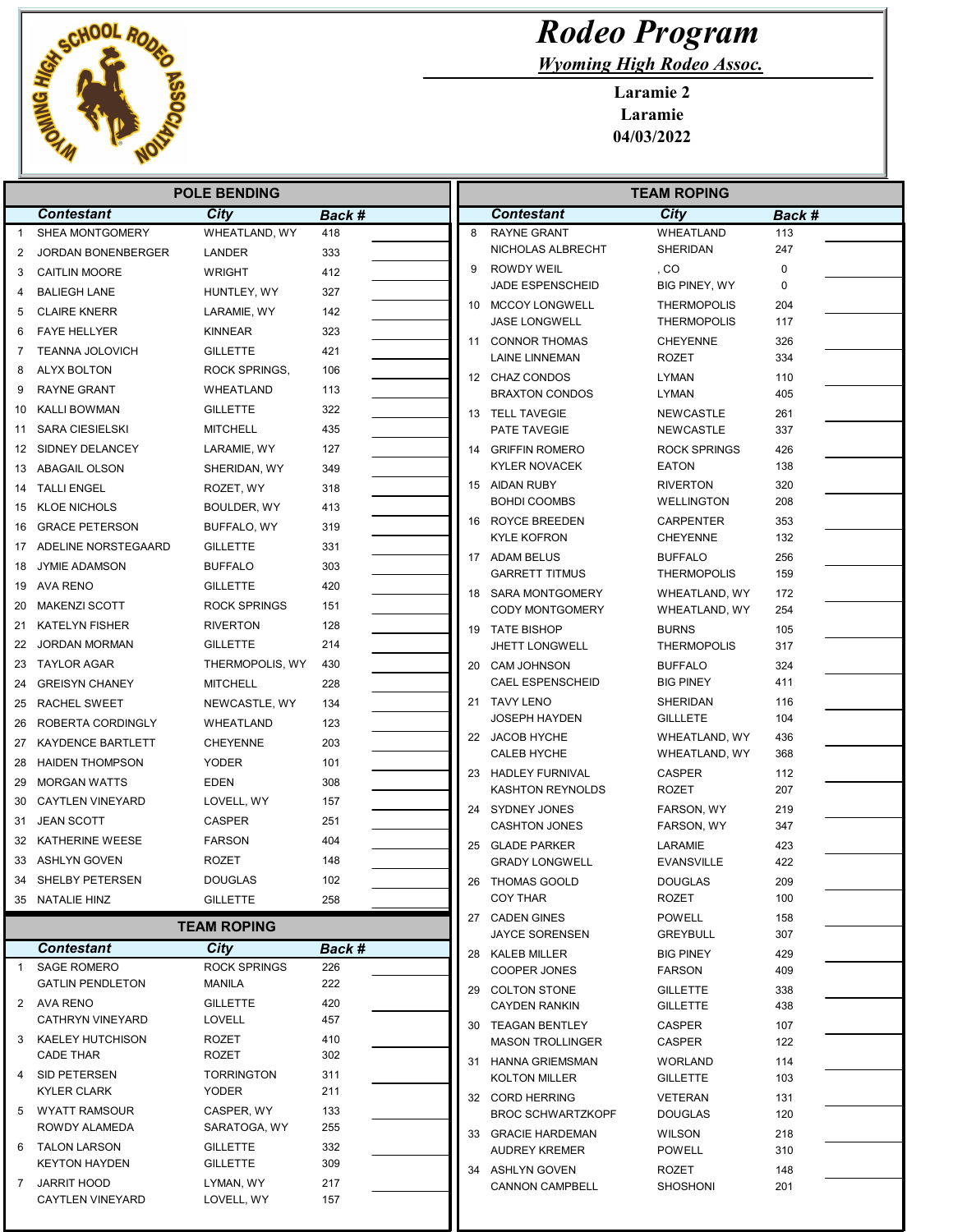

2 CHAZ CONDOS LYMAN 110

|              |                          | <b>TEAM ROPING</b>          |             |                |                              |
|--------------|--------------------------|-----------------------------|-------------|----------------|------------------------------|
|              | <b>Contestant</b>        | City                        | Back #      |                | <b>Contestant</b>            |
| 35           | <b>HAIDEN THOMPSON</b>   | <b>YODER</b>                | 101         |                | 3<br><b>CORYJAMES BOMHO</b>  |
|              | <b>JACE MAYFIELD</b>     | <b>MIDWEST</b>              | 205         | 4              | <b>TALON LARSON</b>          |
| 36           | BRENNA HERRING           | <b>VETERAN</b>              | 213         |                | NICHOLAS ALBRECH<br>5        |
|              | <b>MASON SORENSEN</b>    | <b>YODER</b>                | 313         | 6              | <b>KEYTON HAYDEN</b>         |
|              | 37 ADDISON GRIEMSMAN     | <b>WORLAND</b>              | 414<br>412  |                | 7<br><b>CORD HERRING</b>     |
|              | <b>CAITLIN MOORE</b>     | <b>WRIGHT</b>               |             |                | 8<br><b>CADE THAR</b>        |
|              |                          | <b>BREAKAWAY ROPING</b>     |             | 9              | <b>BROC SCHWARTZKO</b>       |
|              | <b>Contestant</b>        | City                        | Back #      |                | <b>KYLER CLARK</b><br>10     |
| 1            | <b>HAIDEN THOMPSON</b>   | <b>YODER</b>                | 101         |                | <b>CONNOR THOMAS</b><br>11   |
| 2            | <b>SARA MONTGOMERY</b>   | WHEATLAND, WY               | 172         |                | 12<br><b>MASON SORENSEN</b>  |
| 3            | <b>MORGAN WATTS</b>      | <b>EDEN</b>                 | 308         |                | <b>TEAGEN BINDER</b><br>13   |
| 4            | <b>ISABELLE CAMINO</b>   | <b>BUFFALO</b>              | 109         |                | <b>CAM JOHNSON</b><br>14     |
| 5            | <b>KLOE NICHOLS</b>      | BOULDER, WY                 | 413         |                | <b>GLADE PARKER</b><br>15    |
| 6            | <b>AUDREY KREMER</b>     | <b>POWELL</b>               | 310         |                | <b>JOSEPH HAYDEN</b><br>16   |
| 7            | <b>CAITLIN MOORE</b>     | <b>WRIGHT</b>               | 412         |                | <b>KARSON EWING</b><br>17    |
| 8            | <b>ROZLYN HERREN</b>     | <b>GILLETTE</b>             | 216         |                | <b>KOLTON MILLER</b><br>18   |
| 9            | <b>HADLEY FURNIVAL</b>   | <b>CASPER</b>               | 112         |                | <b>COY THAR</b><br>19        |
| 10           | <b>SYDNEY JONES</b>      | FARSON, WY                  | 219         |                | <b>ADAM BELUS</b><br>20      |
| 11           | <b>HANNA GRIEMSMAN</b>   | <b>WORLAND</b>              | 114         |                | <b>JAYCE SORENSEN</b><br>21  |
| 12           | SYDNEY OEDEKOVEN         | <b>GILLETTE</b>             | 206         |                | <b>CANNON CAMPBELL</b><br>22 |
| 13           | <b>JORDAN MORMAN</b>     | <b>GILLETTE</b>             | 214         |                | ROYCE BREEDEN<br>23          |
| 14           | <b>BALIEGH LANE</b>      | HUNTLEY, WY                 | 327         |                | <b>JASE LONGWELL</b><br>24   |
| 15           | <b>GRACE PETERSON</b>    | BUFFALO, WY                 | 319         |                | SID PETERSEN<br>25           |
| 16           | <b>KAYDENCE BARTLETT</b> | <b>CHEYENNE</b>             | 203         |                | 26<br><b>JACE MAYFIELD</b>   |
| 17           | <b>BRENNA HERRING</b>    | <b>VETERAN</b>              | 213         |                | 27<br><b>KASHTON REYNOLD</b> |
| 18           | <b>JOSIE MEYRING</b>     | , CO                        | $\mathbf 0$ |                | <b>THOMAS GOOLD</b><br>28    |
| 19           | <b>SHEA MONTGOMERY</b>   | WHEATLAND, WY               | 418         |                | <b>BOHDI COOMBS</b><br>29    |
| 20           | <b>JAMI GARSON</b>       | <b>TORRINGTON</b>           | 427         |                | <b>JARRIT HOOD</b><br>30     |
| 21           | <b>KAELEY HUTCHISON</b>  | <b>ROZET</b>                | 410         |                | 31<br><b>CODY MONTGOMER</b>  |
| 22           | <b>JEAN SCOTT</b>        | <b>CASPER</b>               | 251         |                |                              |
| 23           | <b>TALLI ENGEL</b>       | ROZET, WY                   | 318         |                |                              |
| 24           | <b>CEDAR STEWART</b>     | <b>BIG PINEY</b>            | 321         |                | <b>Contestant</b>            |
| 25           | <b>JYMIE ADAMSON</b>     | <b>BUFFALO</b>              | 303         |                | <b>ASPEN TURNER</b><br>1     |
|              | 26 FAYE HELLYER          | KINNEAR                     | 323         | $\overline{2}$ | <b>CLAIRE KNERR</b>          |
|              | 27 ASHLYN GOVEN          | ROZET                       | 148         |                | <b>MORGAN WATTS</b><br>3     |
| 28           | <b>TAVY LENO</b>         | <b>SHERIDAN</b>             | 116         |                | <b>ROZLYN HERREN</b><br>4    |
| 29           | SHELBY PETERSEN          | <b>DOUGLAS</b>              | 102         |                | <b>KENNEDY SHEEHAN</b><br>5  |
| 30           | <b>GREISYN CHANEY</b>    | <b>MITCHELL</b>             | 228         |                | ABAGAIL OLSON<br>6           |
| 31           | <b>GRACIE HARDEMAN</b>   | <b>WILSON</b>               | 218         |                | <b>ISABELLE CAMINO</b><br>7  |
|              | 32 ABAGAIL OLSON         | SHERIDAN, WY                | 349         |                | <b>HAIDEN THOMPSON</b><br>8  |
|              | 33 SHARIANNE BROWER      | <b>BIG PINEY</b>            | 246         |                | <b>SARA MONTGOMERY</b><br>9  |
|              | 34 RAELEE CALDWELL       | <b>GILLETTE</b>             | 200         |                | 10 CAITLIN MOORE             |
|              | 35 CATHRYN VINEYARD      | LOVELL, WY                  | 457         |                | <b>SARA CIESIELSKI</b><br>11 |
|              | 36 ADDISON GRIEMSMAN     | <b>WORLAND</b>              | 414         |                | 12 JYMIE ADAMSON             |
|              | 37 KENNEDY SHEEHAN       | ROZET                       | 121         |                | 13 JORDAN BONENBER           |
| 38           | <b>RAYNE GRANT</b>       | WHEATLAND                   | 113         |                | 14 KAELEY HUTCHISON          |
|              |                          |                             |             |                | 15 KATHERINE WEESE           |
|              |                          | <b>TIE DOWN CALF ROPING</b> |             |                | 16 ALYX BOLTON               |
|              | <b>Contestant</b>        | <b>City</b>                 | Back #      |                | 17 RAELEE CALDWELL           |
| $\mathbf{1}$ | <b>CADEN GINES</b>       | <b>POWELL</b>               | 158         |                | 18 TALLI ENGEL               |

## Rodeo Program

Wyoming High Rodeo Assoc.

Laramie 2 Laramie 04/03/2022

|                                     | TIE DOWN CALF ROPING                |                    |            |  |  |  |  |  |  |
|-------------------------------------|-------------------------------------|--------------------|------------|--|--|--|--|--|--|
| <b>Contestant</b><br>City<br>Back # |                                     |                    |            |  |  |  |  |  |  |
| 3                                   | <b>CORYJAMES BOMHOFF</b>            | <b>CHEYENNE</b>    | 257        |  |  |  |  |  |  |
| 4                                   | <b>TALON LARSON</b>                 | <b>GILLETTE</b>    | 332        |  |  |  |  |  |  |
| 5                                   | NICHOLAS ALBRECHT                   | SHERIDAN           | 247        |  |  |  |  |  |  |
| 6                                   | <b>KEYTON HAYDEN</b>                | <b>GILLETTE</b>    | 309        |  |  |  |  |  |  |
| 7                                   | <b>CORD HERRING</b>                 | <b>VETERAN</b>     | 131        |  |  |  |  |  |  |
| 8                                   | <b>CADE THAR</b>                    | <b>ROZET</b>       | 302        |  |  |  |  |  |  |
| 9                                   | <b>BROC SCHWARTZKOPF</b>            | DOUGLAS            | 120        |  |  |  |  |  |  |
| 10                                  | <b>KYLER CLARK</b>                  | <b>YODER</b>       | 211        |  |  |  |  |  |  |
| 11                                  | <b>CONNOR THOMAS</b>                | <b>CHEYENNE</b>    | 326        |  |  |  |  |  |  |
| 12                                  | <b>MASON SORENSEN</b>               | YODER, WY          | 313        |  |  |  |  |  |  |
| 13                                  | <b>TEAGEN BINDER</b>                | <b>MERINO</b>      | 150        |  |  |  |  |  |  |
| 14                                  | <b>CAM JOHNSON</b>                  | BUFFALO, WY        | 324        |  |  |  |  |  |  |
| 15                                  | <b>GLADE PARKER</b>                 | LARAMIE            | 423        |  |  |  |  |  |  |
|                                     |                                     |                    |            |  |  |  |  |  |  |
| 16                                  | <b>JOSEPH HAYDEN</b>                | <b>GILLLETE</b>    | 104        |  |  |  |  |  |  |
| 17                                  | <b>KARSON EWING</b>                 | DOUGLAS, WY        | 224        |  |  |  |  |  |  |
| 18                                  | <b>KOLTON MILLER</b>                | <b>GILLETTE</b>    | 103        |  |  |  |  |  |  |
| 19                                  | <b>COY THAR</b>                     | ROZET              | 100        |  |  |  |  |  |  |
| 20                                  | <b>ADAM BELUS</b>                   | <b>BUFFALO</b>     | 256        |  |  |  |  |  |  |
| 21                                  | <b>JAYCE SORENSEN</b>               | <b>GREYBULL</b>    | 307        |  |  |  |  |  |  |
| 22                                  | <b>CANNON CAMPBELL</b>              | SHOSHONI, WY       | 201        |  |  |  |  |  |  |
| 23                                  | ROYCE BREEDEN                       | <b>CARPENTER</b>   | 353        |  |  |  |  |  |  |
| 24                                  | <b>JASE LONGWELL</b>                | <b>THERMOPOLIS</b> | 117        |  |  |  |  |  |  |
| 25                                  | SID PETERSEN                        | TORRINGTON         | 311        |  |  |  |  |  |  |
| 26                                  | <b>JACE MAYFIELD</b>                | MIDWEST            | 205        |  |  |  |  |  |  |
| 27                                  | <b>KASHTON REYNOLDS</b>             | <b>ROZET</b>       | 207        |  |  |  |  |  |  |
| 28                                  | <b>THOMAS GOOLD</b>                 | DOUGLAS, WY        | 209        |  |  |  |  |  |  |
| 29                                  | <b>BOHDI COOMBS</b>                 | <b>WELLINGTON</b>  | 208        |  |  |  |  |  |  |
| 30                                  | <b>JARRIT HOOD</b>                  | LYMAN, WY          | 217        |  |  |  |  |  |  |
| 31                                  | <b>CODY MONTGOMERY</b>              | WHEATLAND, WY      | 254        |  |  |  |  |  |  |
|                                     |                                     | <b>GOAT TYING</b>  |            |  |  |  |  |  |  |
|                                     | <b>Contestant</b><br>City<br>Back # |                    |            |  |  |  |  |  |  |
| 1                                   | <b>ASPEN TURNER</b>                 | LARAMIE, WY        | 425        |  |  |  |  |  |  |
| 2.                                  | <b>CLAIRE KNERR</b>                 | LARAMIE, WY        | 142        |  |  |  |  |  |  |
| 3                                   | <b>MORGAN WATTS</b>                 | EDEN               | 308        |  |  |  |  |  |  |
| 4                                   | <b>ROZLYN HERREN</b>                | <b>GILLETTE</b>    | 216        |  |  |  |  |  |  |
| 5                                   | KENNEDY SHEEHAN                     | ROZET              | 121        |  |  |  |  |  |  |
| 6                                   | ABAGAIL OLSON                       | SHERIDAN, WY       | 349        |  |  |  |  |  |  |
| 7                                   | <b>ISABELLE CAMINO</b>              | <b>BUFFALO</b>     | 109        |  |  |  |  |  |  |
| 8                                   | <b>HAIDEN THOMPSON</b>              | <b>YODER</b>       | 101        |  |  |  |  |  |  |
| 9                                   | SARA MONTGOMERY                     | WHEATLAND, WY      | 172        |  |  |  |  |  |  |
| 10                                  | <b>CAITLIN MOORE</b>                | WRIGHT             | 412        |  |  |  |  |  |  |
| 11                                  | <b>SARA CIESIELSKI</b>              | MITCHELL, NE       | 435        |  |  |  |  |  |  |
| 12                                  | <b>JYMIE ADAMSON</b>                | <b>BUFFALO</b>     | 303        |  |  |  |  |  |  |
| 13                                  | JORDAN BONENBERGER                  | LANDER             | 333        |  |  |  |  |  |  |
| 14                                  | KAELEY HUTCHISON                    | ROZET              | 410        |  |  |  |  |  |  |
| 15                                  | KATHERINE WEESE                     | <b>FARSON</b>      | 404        |  |  |  |  |  |  |
|                                     | 16 ALYX BOLTON                      | ROCK SPRINGS,      | 106        |  |  |  |  |  |  |
| 17                                  | RAELEE CALDWELL                     | <b>GILLETTE</b>    |            |  |  |  |  |  |  |
| 18                                  | <b>TALLI ENGEL</b>                  | ROZET, WY          | 200<br>318 |  |  |  |  |  |  |
|                                     |                                     |                    |            |  |  |  |  |  |  |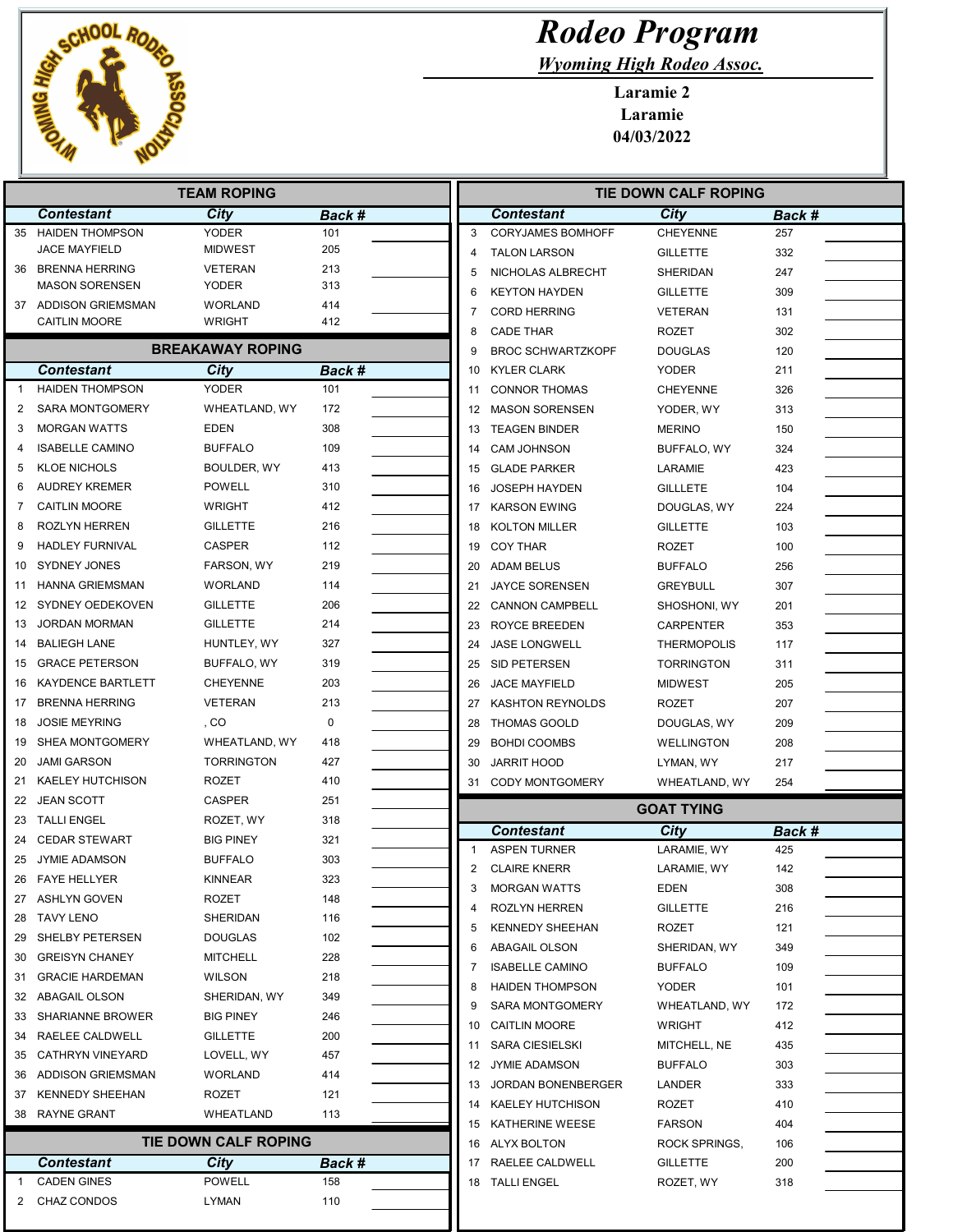

## Rodeo Program

Wyoming High Rodeo Assoc.

Laramie 2 Laramie 04/03/2022

| <b>GOAT TYING</b> |                           |                      |        | <b>BARREL RACING</b> |                |                                           |                               |        |
|-------------------|---------------------------|----------------------|--------|----------------------|----------------|-------------------------------------------|-------------------------------|--------|
|                   | <b>Contestant</b>         | City                 | Back # |                      |                | <b>Contestant</b>                         | City                          | Back # |
| 19                | <b>JEAN SCOTT</b>         | <b>CASPER</b>        | 251    |                      |                | 44 ABAGAIL OLSON                          | SHERIDAN, WY                  | 349    |
| 20                | PEITYN MANOR              | <b>GILLETTE</b>      | 118    |                      | 45             | <b>TALLI ENGEL</b>                        | ROZET, WY                     | 318    |
|                   | 21 TAVY LENO              | SHERIDAN             | 116    |                      | 46             | <b>MORGAN WATTS</b>                       | <b>EDEN</b>                   | 308    |
|                   | 22 RAYNE GRANT            | WHEATLAND            | 113    |                      | 47             | <b>MADISYN KEITH</b>                      | CASPER, WY                    | 170    |
|                   |                           | <b>BARREL RACING</b> |        |                      | 48             | <b>KALLI BOWMAN</b>                       | <b>GILLETTE</b>               | 322    |
|                   | <b>Contestant</b>         | City                 | Back # |                      | 49             | <b>EMILY AMICK</b>                        | <b>MEEKER</b>                 | 173    |
|                   | <b>RAYNE GRANT</b>        | WHEATLAND            | 113    |                      |                |                                           | <b>BULL RIDING</b>            |        |
| 2                 | <b>CAYTLEN VINEYARD</b>   | LOVELL, WY           | 157    |                      |                | <b>Contestant</b>                         | <b>City</b>                   | Back # |
| 3                 | <b>FAYE HELLYER</b>       | <b>KINNEAR</b>       | 323    |                      |                | <b>ASHTON SLAUGH</b>                      | <b>MANILA</b>                 | 233    |
| 4                 | KATHERINE WEESE           | <b>FARSON</b>        | 404    |                      | $\overline{2}$ | <b>CREE JONES</b>                         | FARSON, WY                    | 164    |
| 5                 | <b>GRACE PETERSON</b>     | BUFFALO, WY          | 319    |                      | 3              | <b>ROEDY FARRELL</b>                      | THERMOPOLIS, WY               | 210    |
| 6                 | <b>TEANNA JOLOVICH</b>    | <b>GILLETTE</b>      | 421    |                      |                | <b>CHRISTEN NIELSEN</b>                   | BUFFALO, WY                   | 273    |
| 7                 | SIDNEY DELANCEY           | LARAMIE, WY          | 127    |                      | 5              | <b>AIDAN RUBY</b>                         | <b>RIVERTON</b>               | 320    |
| 8                 | <b>EVA SCRITCHFIELD</b>   | <b>MEEKER</b>        | 360    |                      | 6              | <b>BRENTON ROSS</b>                       | BUFFALO, WY                   | 137    |
| 9                 | <b>HAILEY HUSHBECK</b>    | <b>CHEYENNE</b>      | 231    |                      | 7              | <b>KYLE CHENEY</b>                        | <b>POWELL</b>                 | 155    |
| 10                | <b>CATHRYN VINEYARD</b>   | LOVELL, WY           | 457    |                      | 8              | <b>TIPTON WILSON</b>                      | <b>JACKSON</b>                | 135    |
| 11                | <b>MAKENZI SCOTT</b>      | ROCK SPRINGS         | 151    |                      | 9              | <b>LANDEN BROWNLEE</b>                    | <b>PAVILLION</b>              | 125    |
| 12                | <b>JORDAN BONENBERGER</b> | LANDER               | 333    |                      | 10             | <b>JASPUR BROWER</b>                      | <b>BIG PINEY</b>              | 144    |
| 13                | <b>ISABELLE CAMINO</b>    | <b>BUFFALO</b>       | 109    |                      | 11             | <b>BRENSON BARTLETT</b>                   | <b>CHEYENNE</b>               | 403    |
| 14                | <b>SHEA MONTGOMERY</b>    | WHEATLAND, WY        | 418    |                      | 12             | <b>BRODY HASENACK</b>                     | <b>JACKSON</b>                | 115    |
| 15                | <b>GREISYN CHANEY</b>     | MITCHELL             | 228    |                      | 13             | <b>HAYDEN WELSH</b>                       | GILLETTE, WY                  | 335    |
| 16                | <b>BALIEGH LANE</b>       | HUNTLEY, WY          | 327    |                      | 14             | <b>CASHTON JONES</b>                      | FARSON, WY                    | 347    |
| 17                | <b>HADLEY FURNIVAL</b>    | <b>CASPER</b>        | 112    |                      | 15             | <b>COLT WELSH</b>                         | GILLETTE, WY                  | 149    |
| 18                | ROBERTA CORDINGLY         | WHEATLAND            | 123    |                      |                |                                           | <b>BAREBACK RIDING</b>        |        |
| 19                | ALYX BOLTON               | ROCK SPRINGS,        | 106    |                      |                | <b>Contestant</b>                         | City                          | Back # |
| 20                | <b>CEDAR STEWART</b>      | <b>BIG PINEY</b>     | 321    |                      | 1              | <b>TUKER CARRICATO</b>                    | <b>SARATOGA</b>               | 328    |
| 21                | SHELBY PETERSEN           | DOUGLAS              | 102    |                      | 2              | ROEDY FARRELL                             | THERMOPOLIS, WY               | 210    |
| 22                | ASHLYN GOVEN              | <b>ROZET</b>         | 148    |                      | 3              | <b>GRADY EDWARDS</b>                      | GILLETTE, WY                  | 284    |
| 23                | SYDNEY OEDEKOVEN          | <b>GILLETTE</b>      | 206    |                      | 4              | RHYDER STAHLA                             | GILLETTE, WY                  | 165    |
| 24                | <b>MOLLY ALLEN</b>        | <b>CHEYENNE</b>      | 400    |                      | 5              | <b>JASPUR BROWER</b>                      | <b>BIG PINEY</b>              | 144    |
| 25                | <b>KLOE NICHOLS</b>       | BOULDER, WY          | 413    |                      | 6              | <b>EIAN SMITH</b>                         | <b>PINEDALE</b>               | 343    |
| 26                | ADELINE NORSTEGAARD       | <b>GILLETTE</b>      | 331    |                      |                |                                           |                               |        |
|                   | 27 BRENNA HERRING         | <b>VETERAN</b>       | 213    |                      |                |                                           | <b>SADDLE BRONC</b>           |        |
| 28                | RAELEE CALDWELL           | GILLETTE             | 200    |                      |                | <b>Contestant</b>                         | <b>City</b>                   | Back # |
| 29                | <b>CAITLIN MOORE</b>      | WRIGHT               | 412    |                      | 1              | KAVIN HOFF                                | CASPER                        | 408    |
| 30                | AUDREY KREMER             | <b>POWELL</b>        | 310    |                      | 2              | <b>MILES ASHURST</b>                      | LUSK, WY                      | 234    |
| 31                | <b>GRACIE HARDEMAN</b>    | <b>WILSON</b>        | 218    |                      | 3              | <b>COLBY SMITH</b>                        | BURNS, WY                     | 262    |
| 32                | TAYLOR AGAR               | THERMOPOLIS, WY      | 430    |                      | 4              | ROADY MARSH                               | <b>MINATARE</b>               | 225    |
| 33                | <b>RACHEL SWEET</b>       | NEWCASTLE, WY        | 134    |                      | 5              | <b>NORRIS GRAVES</b>                      | <b>CLEARMONT</b>              | 199    |
| 34                | <b>KATELYN FISHER</b>     | <b>RIVERTON</b>      | 128    |                      | 6              | <b>JASE LONGWELL</b>                      | <b>THERMOPOLIS</b>            | 117    |
| 35                | <b>JEAN SCOTT</b>         | CASPER               | 251    |                      |                | <b>RYAN NUNN</b>                          | LOVELL, WY<br><b>GREYBULL</b> | 221    |
| 36                | <b>JAMI GARSON</b>        | <b>TORRINGTON</b>    | 427    |                      |                | JAKE SCHLATTMANN<br><b>COLTON WAGONER</b> |                               | 215    |
|                   | 37 AVA RENO               | GILLETTE             | 420    |                      |                |                                           | <b>GILLETTE</b>               | 141    |
| 38                | NATALIE HINZ              | <b>GILLETTE</b>      | 258    |                      |                |                                           | <b>STEER WRESTLING</b>        |        |
| 39                | <b>SARA CIESIELSKI</b>    | <b>MITCHELL</b>      | 435    |                      |                | <b>Contestant</b>                         | City                          | Back # |
| 40                | <b>LACIE VASQUEZ</b>      | ROCK SPRINGS         | 166    |                      | 1              | JASE LONGWELL                             | <b>THERMOPOLIS</b>            | 117    |
| 41                | <b>HAIDEN THOMPSON</b>    | YODER                | 101    |                      | 2              | <b>CONNOR WEESE</b>                       | <b>FARSON</b>                 | 351    |
|                   | 42 SYDNEY JONES           | FARSON, WY           | 219    |                      | 3              | <b>BOHDI COOMBS</b>                       | <b>WELLINGTON</b>             | 208    |
| 43                | <b>JORDAN MORMAN</b>      | GILLETTE             | 214    |                      | 4              | <b>TRENTON SHEEHAN</b>                    | <b>ROZET</b>                  | 312    |
|                   |                           |                      |        |                      |                |                                           |                               |        |
|                   |                           |                      |        |                      |                |                                           |                               |        |